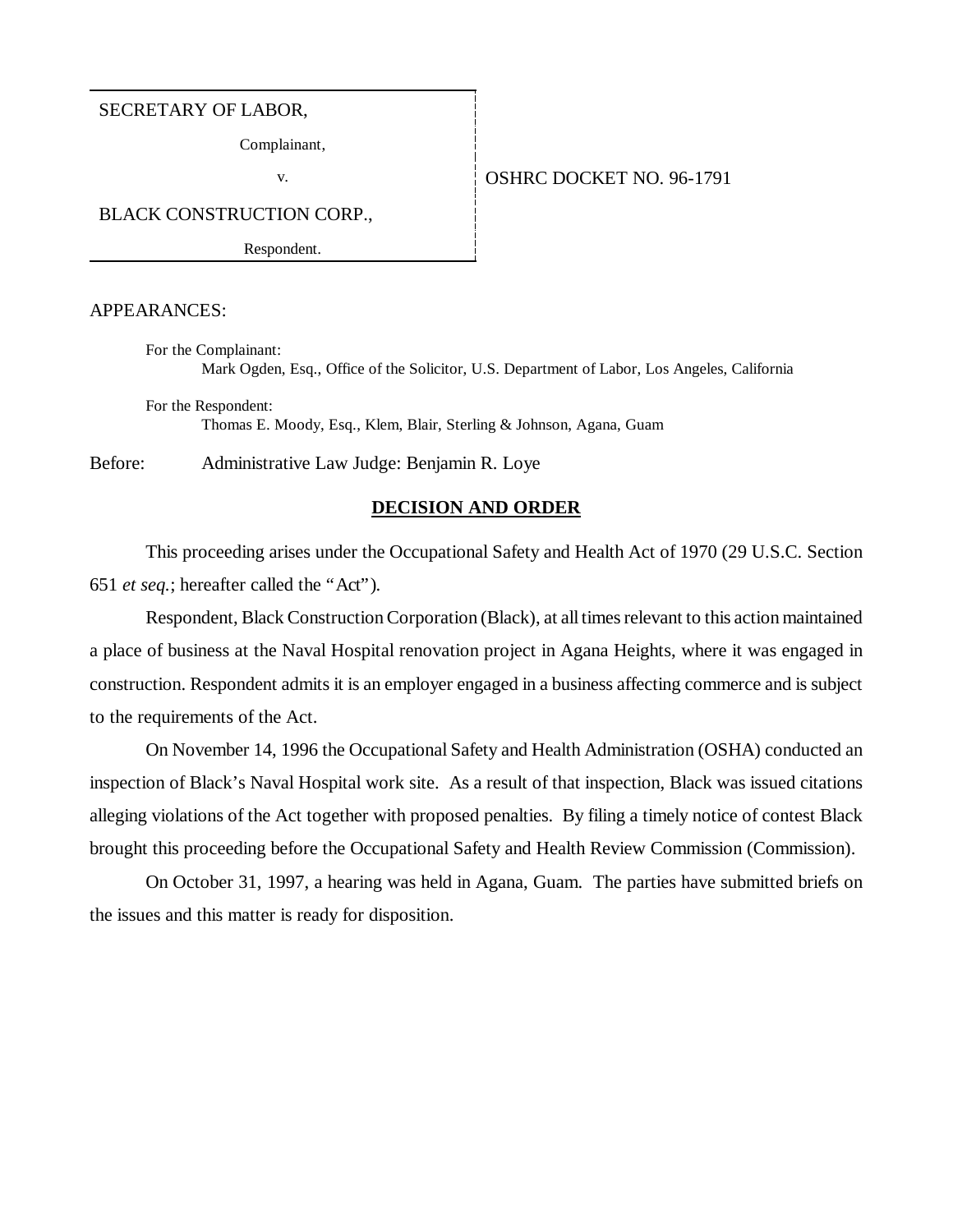## **Alleged Violations**

Citation 1, item 1 alleges:

29 CFR 1926.102(a)(1): Eye and face protective equipment was not used when machines or operations presented potential eye or face injury:

a) Naval Hospital Renovation Project: An employee was observed drilling holes on metal frames without wearing any eye protection: exposing employee to eye injuries.

Citation 1, item 2 alleges:

29 CFR 1926.451(b)(15): Standard guardrails and toeboards were not installed at all open sides and ends on wood pole scaffolds more than 10 feet above the ground or floor:

a) Naval Hospital Renovation Project: Employees were atop wood pole scaffolds which were not provided with standard guardrails on either end of the scaffolds; exposing employees to fall 18 feet to the ground below.

# *Facts*

OSHA Compliance Officer (CO) Johnny Cruz testified that on November 14, 1996 he observed two Black employees working on an 18 foot scaffold which was open on two sides (Tr. 10, 12, 30-31, 36). One, a Mr. Macasaquitt, was holding a metal frame that the other, Rodrigo David, was drilling (Tr. 14, 34- 35). A third employee was standing off to the side (Tr. 12). Cruz stated that the employee who was drilling was not wearing eye protection (Tr. 17, 27, 54). Cruz testified that all three wore safety harnesses, but were not tied off to the anchor point, or static line (Tr. 10, 12, 31-33, 51).

Cruz contacted the supervisor on the site, Junior Annos, who was 20 or 30 feet away, under an awning, taking a smoke break (Tr. 14). Mr. Annos told Cruz that he always tells his crew to wear safety harnesses (Tr. 13). Cruz testified that when Annos called up to the crew in Filipino, they hooked up to the anchoring point (Tr. 16).

Cruz testified that he returned to the site approximately 45 minutes later, at which time the alleged violations had been abated (Tr. 18). Cruz interviewed the employees involved, all of whom claimed to have been tied off the whole time (Tr. 19).

Noel Mallari, a Black employee, testified that he was the third man on the scaffolding on November 14, 1996 (Tr. 61-63). Mallari testified that he came through an open window from the interior, out onto the scaffolding as Cruz was calling up to the other two Black employees, David and Macasaquitt (Tr. 62- 63). Mallari stated that he told Cruz he just got there, and tied off right away (Tr. 63). Mallari stated that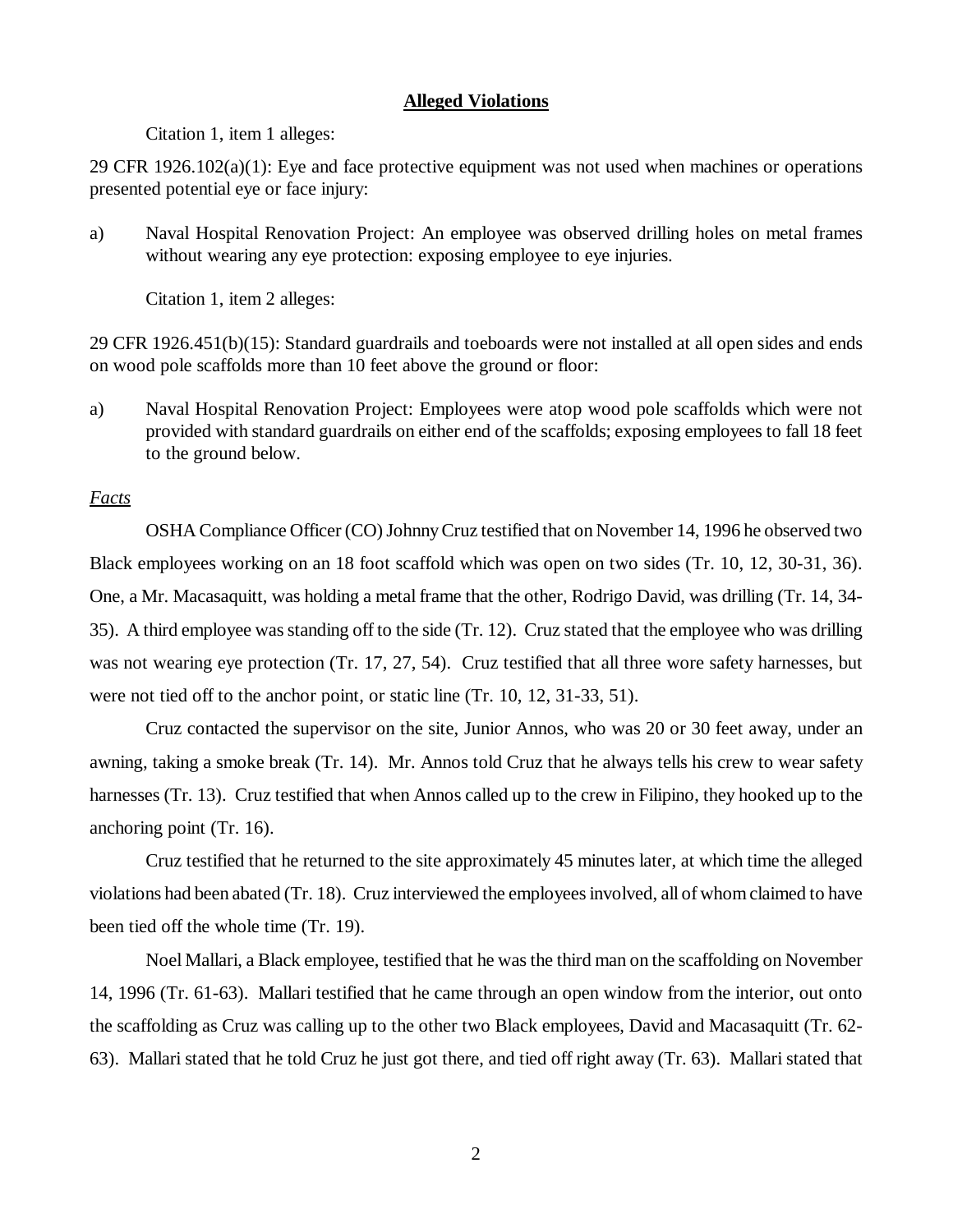David and Macasaquitt were both tied off to the static line (Tr. 65). Mallari testified that only one end of the scaffolding was unguarded, and that side was left open for the ladder (Tr. 64).

Rodrigo David testified that when CO Cruz called up to the scaffold on November 14, 1996, he was already tied off to the static line (Tr. 79-80). David testified that he held the line over his head to show Cruz (Tr. 81).

David admitted that he was drilling metal frames at the Naval Hospital site without the benefit of his safety goggles (Tr. 76). David testified that he was provided with safety glasses when he was hired, and warned to wear them (Tr. 74-77). David stated that he had taken the goggles off to rest his eyes and placed them in his hard hat approximately 10 minutes before CO Cruz arrived on the site (Tr. 77-78, 84). David stated that he had not been in trouble before for failing to use safety goggles (Tr. 77).

Both Mallari and David testified that Black conducts safety meetings every Monday, during which its employees are instructed in the use of body harnesses, safety goggles, ear plugs, dust masks and gloves (Tr. 58, 73-74). Employees are told that their failure to follow Black's safety policies will result in a verbal warning; employees will receive a week's suspension for a second violation; the third violation will result in termination (Tr. 59-60, 75).

Silvester DeGuzman, Black's safety director, testified that the men are tested on the safety information imparted at the Monday meetings to assure that they understand it (Tr. 90). Ms. DeGuzman testified that Black's safety policy is enforced, and that employees have been suspended and/or fired for violating safety rules (Tr. 94-95). Ms. DeGuzman stated that the weekly safety meetings included information on the use of eye protection (Tr. 90). Abelardo DeGuzman, Black's project manager, testified that Macasaquitt, David and Mallari had, in fact, attended the Monday safety meetings (Tr. 98). Mr. DeGuzman testified that David received a verbal warning for failing to utilize his eye protection on November 14; DeGuzman stated that the offense was David's first (Tr. 101).

## *Discussion*

**Citation 1, item 1**. It is admitted that employee David was not using protective eyewear when CO Cruz arrived on the Black work site. Black maintains, however, that it had no knowledge of the cited violation.

In order to show employer knowledge of a violation the Secretary must show that the employer knew, or with the exercise of reasonable diligence, could have known of a hazardous condition. *Dun Par Engd. Form Co.*, 12 BNA OSHC 1962, 1986-87 CCH OSHD ¶27,651 (No. 82-928, 1986). Reasonable diligence includes adequate supervision of employees and the formulation and implementation of training